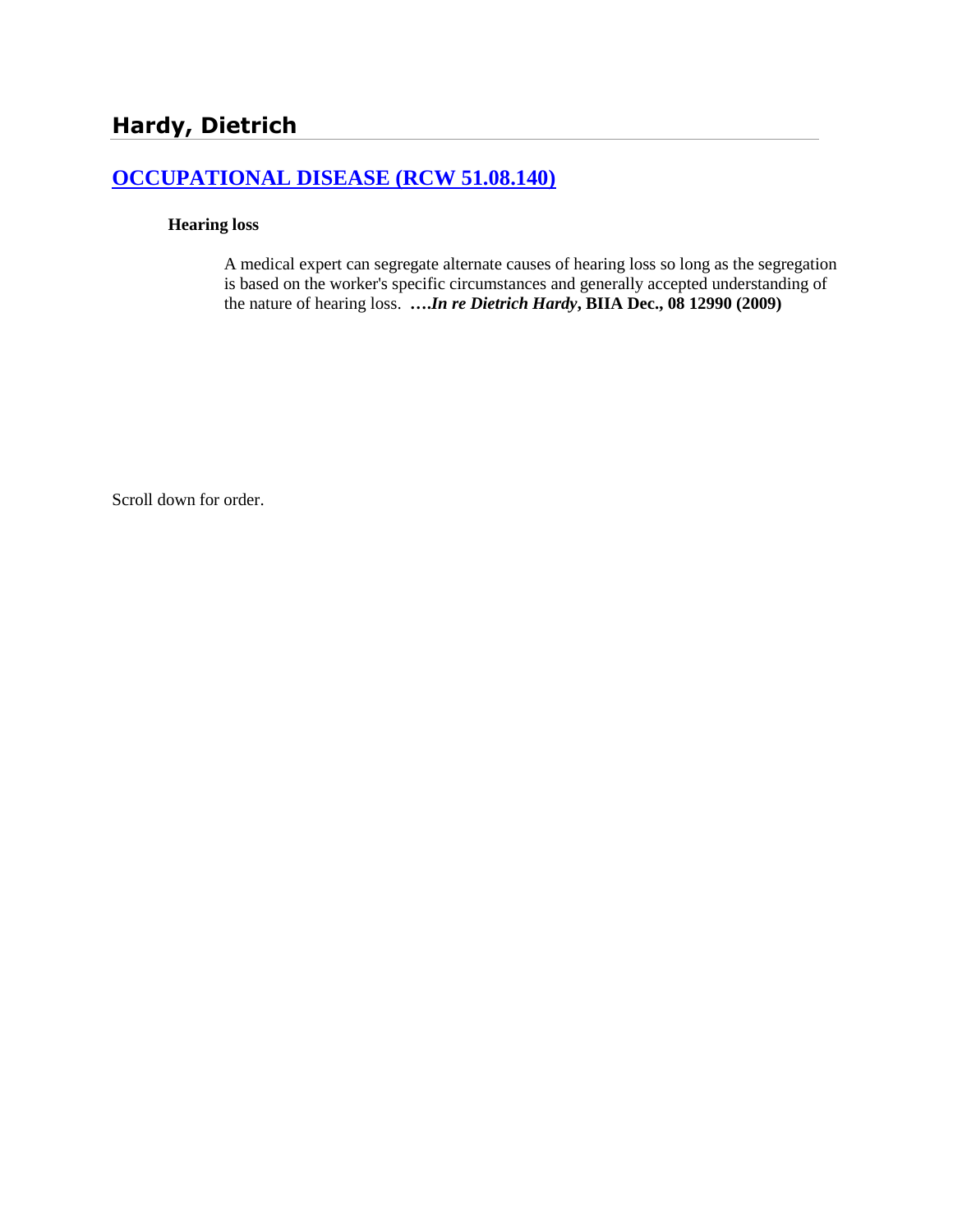## **BEFORE THE BOARD OF INDUSTRIAL INSURANCE APPEALS STATE OF WASHINGTON**

**)**

1 **IN RE: DIETRICH HARDY ) DOCKET NO. 08 12990**

**CLAIM NO. SB-36457 ) DECISION AND ORDER**

APPEARANCES:

2

3 4

5

6

7

8 9

10

20

Claimant, Dietrich Hardy, by Sylvia A. Miller & Associated Attorneys, PLLC, per Sylvia A. Miller

Self-Insured Employer, The Boeing Company, by Craig, Jessup & Stratton, PLLC, per Gibby M. Stratton

11 12 13 14 15 16 17 18 19 The provider, South Seattle Otolaryngology Head & Neck Surgery, filed an appeal on behalf of the claimant, Dietrich Hardy, with the Board of Industrial Insurance Appeals on February 28, 2008, from an order of the Department of Labor and Industries dated February 26, 2008. In this order, the Department affirmed a Department order dated November 30, 2007, in which it closed the claim with a permanent partial disability award equal to 12.19 percent for the complete loss of hearing in both ears, ordered that the self-insured employer be responsible for the purchase and maintenance of hearing aids, and directed the self-insured employer to deny responsibility for the remaining 24.38 percent binaural hearing loss which was caused by a non-occupational disease process. The Department order is **AFFIRMED**.

## **DECISION**

21 22 23 24 Pursuant to RCW 51.52.104 and RCW 51.52.106, this matter is before the Board for review and decision on a timely Petition for Review filed by the claimant to a Proposed Decision and Order issued on March 13, 2009, in which the industrial appeals judge affirmed the order of the Department dated February 26, 2008. All contested issues are addressed in this order.

25 26 The Board has reviewed the evidentiary rulings in the record of proceedings and finds that no prejudicial error was committed. The rulings are affirmed.

27 28 29 30 In the Petition for Review, the claimant, Dietrich Hardy, argues that our industrial appeals judge erred in affirming a Department order in which it segregated a portion of his binaural hearing loss as non-occupational. We agree with the judge's resolution of this appeal. Review was granted to address Mr. Hardy's contention and to correct a typographical error in Finding of Fact No. 1.

6/30/09 31 32 The following is a summary of the evidence necessary to explain our decision. Mr. Hardy started working for The Boeing Company (Boeing) on January 8, 1986. His primary responsibility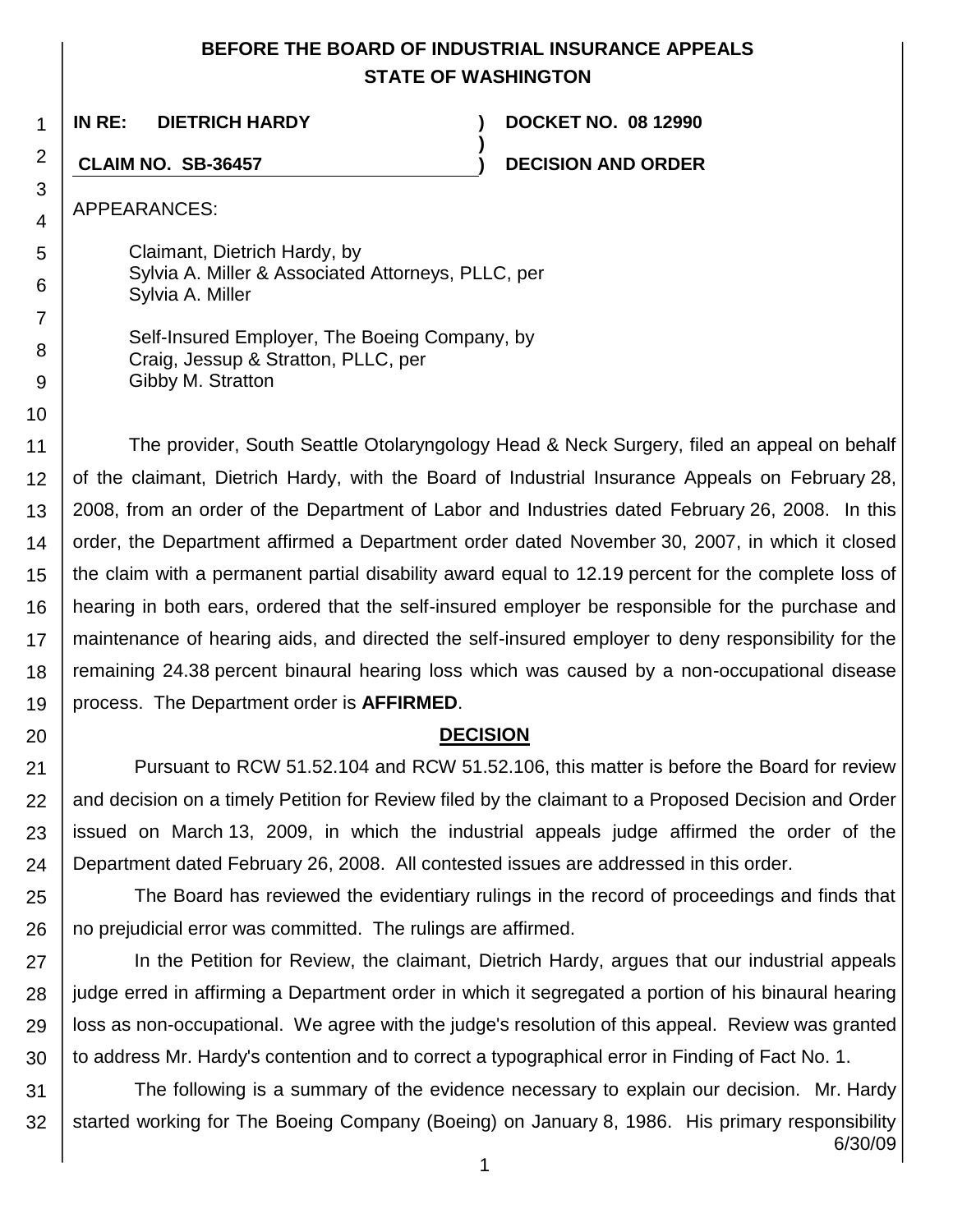1 2 3 4 5 6 7 8 from 1986 through 1992 was repairing the ground aircraft power equipment at the Renton, Washington plant. He was also responsible for maintaining the high temperature flow facility. The work was varied and performed all over the factory. From 1992 through November 1994, Mr. Hardy worked in a Boeing management position. He experienced minimal noise exposure during this time, as he was not servicing the motor generators. Mr. Hardy then returned to the hourly position of electronic maintenance, which he continues to perform. His previous employment repairing dictation equipment at Lanier, and service in the Navy Color Guard prior to the Boeing employment, did not expose him to high noise levels.

9 10 11 12 13 14 15 Mr. Hardy was never monitored for noise exposure while at Boeing. His hearing was tested by the company prior to starting employment and about once every year. Initially, he used earplugs around the motor generators but would remove the plugs when holding a conversation or when he needed to hear something. He also wore ear muffs without noise-canceling capabilities. Mr. Hardy needs to listen to the compressors start up in order to diagnose and repair the problems. This is difficult to do while wearing hearing protection. Noise-cancelling headsets, which effectively reduce noise levels, were provided to him within the past three years.

16 17 18 19 20 21 22 23 Mr. Hardy testified that during the last couple of years, he was unable to participate in improvement teams because he could not hear the discussions. When he goes to classes he has to sit in front to hear the instructor. He was unaware of two fires in his neighborhood, as he did not hear the fire engine sirens and people banging on his door. He cannot hear the radio or television at normal levels; nor can he hear his cell phone when it rings, even when set at the highest level. Mr. Hardy has difficulty hearing some conversations, especially female voices. His left ear is constantly ringing and his right ear frequently rings. He first started to notice his loss of hearing in 1994 or 1995.

24 25 26 Danielle J. Santman is Mr. Hardy's 26 year-old daughter. Her ability to communicate with her father has gotten progressively worse, especially in group situations or when there is background noise. She started to notice these problems approximately 16 years ago.

27 28 29 30 31 32 Patrick McClean, M.D., certified otolaryngologist, first examined Mr. Hardy on November 28, 1994. Dr. McClean's impression was that Mr. Hardy suffered a sudden fluctuating sense of hearing loss, possibly related to antidepressant use. Although he had been working at Boeing since 1986, Mr. Hardy did not mention noise exposure as a source of his complaints. The audiogram performed in Dr. McClean's office revealed a mild to severe mid-frequency loss, improving to mild in the high frequencies on the right, dropping to profound in the high frequencies on the left. The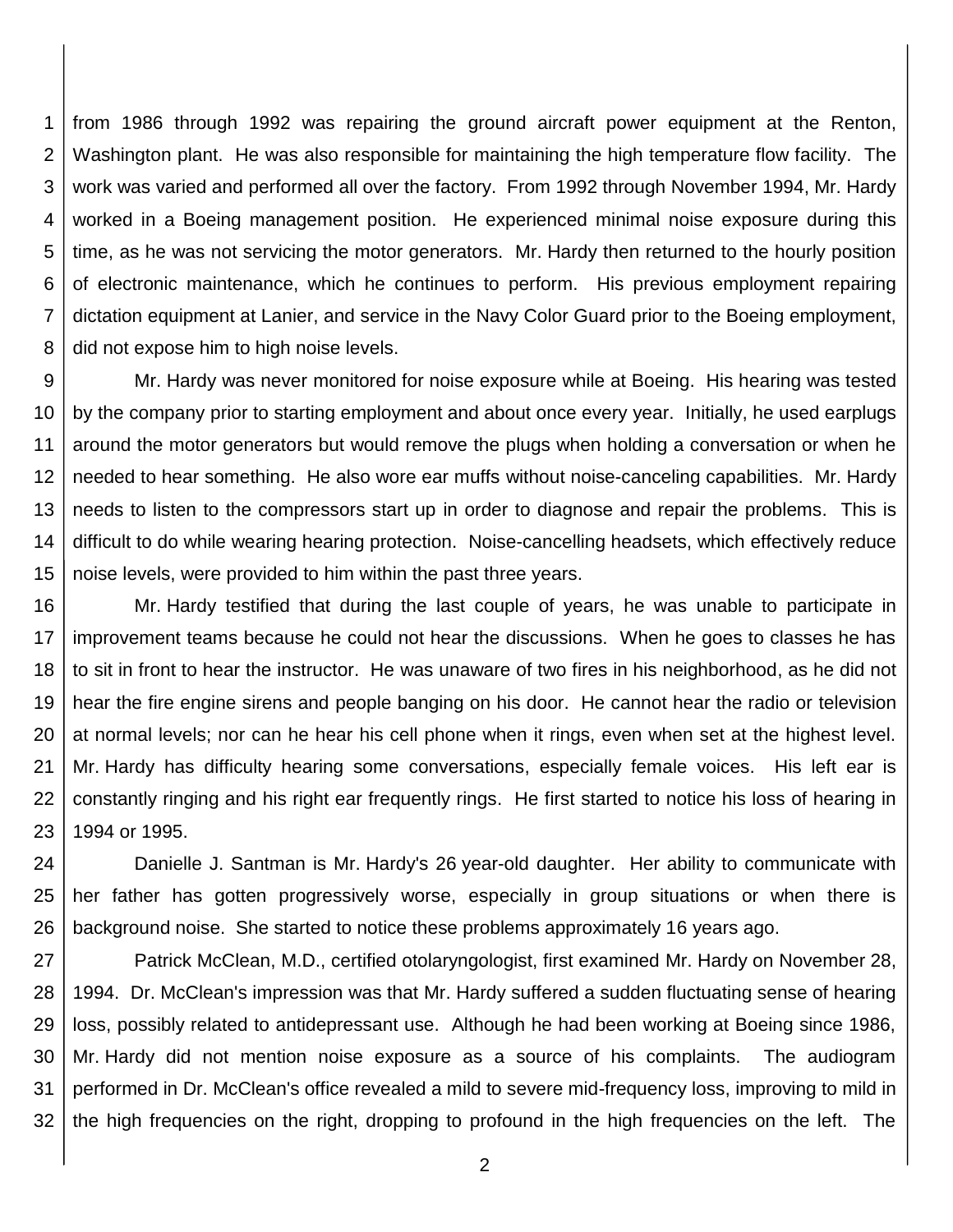1 2 3 4 audiogram was rated "fair" because there were false positives when Mr. Hardy heard the tone when it was not presented to him. A second audiogram performed on December 16, 1994, in Dr. McClean's office showed that Mr. Hardy's hearing loss had improved. This supported Dr. McClean's diagnosis of sudden hearing loss.

5 6 7 8 9 10 11 12 13 14 15 16 Dr. McClean ordered laboratory tests, including an MRI, blood work, and biological evoked potentials, in an attempt to exclude treatable causes of the sudden hearing loss. Noise was included on the list of possible causes. The biological evoked potentials test, which is between about 82 and 92 percent accurate in detecting tumors or growths on the nerve affecting hearing, was abnormal, so an MRI was performed. The MRI showed no tumors or growths on the nerve but did reveal vascular changes of the brain. There also was an increase in number and size of deep white matter, which was related to infarct or demyelinization. An auditory brain stem response potential test, performed on December 13, 1994, in an attempt to evaluate the sudden hearing loss, showed that the left ear response was significantly delayed compared with the right. Blood tests showed that Mr. Hardy had diabetes and that his glucose was elevated. Mr. Hardy suffered from ischemia, vascular changes in the brain that can accompany high blood pressure, diabetes, and other conditions.

17 18 19 On March 21, 2007, Mr. Hardy saw Dr. McClean for another episode of sudden hearing loss. On April 4, 2007, he underwent a hearing test showing a 46.563 percent binaural hearing loss. Mr. Hardy was treated with steroids, which improved the sudden hearing loss condition.

20 21 22 23 24 25 26 27 28 29 Dr. McClean understood that Mr. Hardy worked around significant noise at Boeing. He reviewed a folder of documents from Boeing that included hearing test results from December 17, 1985, through June 26, 2003. The pre-employment test of December 17, 1985, showed that Mr. Hardy had hearing loss that was maximal in the low frequencies, at around 1000 Hz. Dr. McClean agreed that the pattern of the December 17, 1985 pre-employment audiogram showed Mr. Hardy had moderate hearing loss with a peak at 1000 Hz and a peak at 4000-8000 Hz, which was not typical of noise-induced hearing loss. Between December 17, 1985, and June 26, 2003, Mr. Hardy's hearing loss progressed from moderate in the left ear to moderate-to-profound in the left ear. In the right ear, it progressed from mild-to-moderate to severe, at all tones and frequencies.

30 31 32 Dr. McClean's diagnosis was sensorineural hearing loss and episodic fluctuating hearing loss, which has been progressive. The cause, in Dr. McClean's opinion, was likely multifactorial. He believed that Mr. Hardy's work at Boeing between January 1986 and February 26, 2008,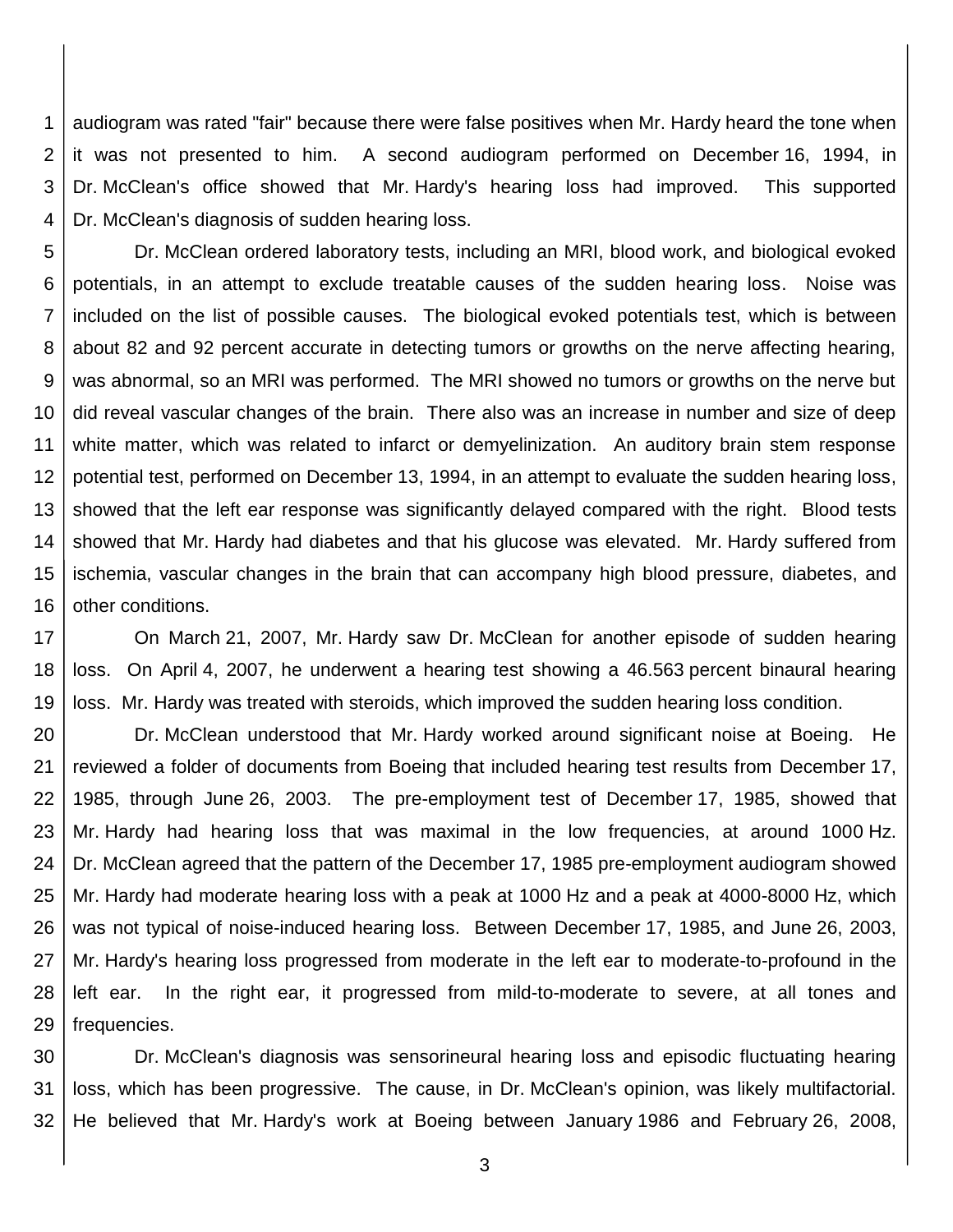1 2 3 4 5 exposed him to noise that probably contributed to his hearing loss. Dr. McClean agreed that knowledge of the noise intensity in the workplace is important in forming an opinion on diagnoses and treatment of his patients and admitted that he lacked an accurate understanding of the levels and extent of Mr. Hardy's workplace exposure. Dr. McClean took note of Boeing's excellent hearing conservation program, as well.

6 7 8 9 10 11 Dr. McClean reviewed testing performed in the office of Richard W. Seaman, M.D., noting that it was done at a time when Mr. Hardy was not suffering from symptoms of sudden hearing loss. Therefore, Dr. McClean would rely on Dr. Seaman's test, rather than his own, to assess Mr. Hardy's hearing loss. He did not agree with the extent of permanent occupational hearing loss as calculated by Dr. Seaman and testified that he was unaware of any reliable medical basis for distinguishing occupationally related hearing loss from other causes of hearing loss.

12 13 14 15 16 17 18 19 20 21 22 23 24 25 Richard W. Seaman, M.D., certified otolaryngologist, saw Mr. Hardy on March 29, 2007. Dr. Seaman reviewed the audiograms performed by Boeing, which documented a progressive hearing loss over time. A test from 1985, shortly before Mr. Hardy started work at Boeing, showed binaural ratable impairment. Dr. Seaman's March 2007 testing revealed that Mr. Hardy suffered from an unusual pattern of both high and low-pitched hearing loss. He initially diagnosed bilateral high-frequency hearing loss that was probably noise-induced; sensorineural hearing loss of both ears, severe, likely congenital; and fluctuating sensorineural hearing loss. Mr. Hardy had reported left-sided high-frequency tinnitus, which is subjective and could not be documented. Dr. Seaman believed at the time of the initial examination that Mr. Hardy's work for Boeing was a proximate cause of high-frequency noise-induced hearing loss. Based on the AMA*, Guides to the Evaluation of Permanent Impairment, 5th Edition* (AMA, *Guides*), he determined that Mr. Hardy's total permanent occupational hearing loss was 36.56 percent binaural as of March 29, 2007. Dr. Seaman assisted Mr. Hardy in filing an industrial insurance claim and prepared a Physician's Initial Report for the Department.

26 27 28 29 30 31 32 After reviewing the treatment records of Patrick McClean, M.D., which showed sudden unexplained onsets of hearing loss, Dr. Seaman changed his opinion regarding the extent of occupational hearing loss. He concluded that Mr. Hardy had a significant amount of hearing loss that was not noise-related and was probably congenital or congenitally acquired. Based on this determination, Dr. Seaman performed a corrected calculation of the extent of occupational hearing loss, using his office's March 29, 2007 audiogram as a starting point. In the corrected calculation, Dr. Seaman used 20 dB rather than zero as the starting point and eliminated the dip between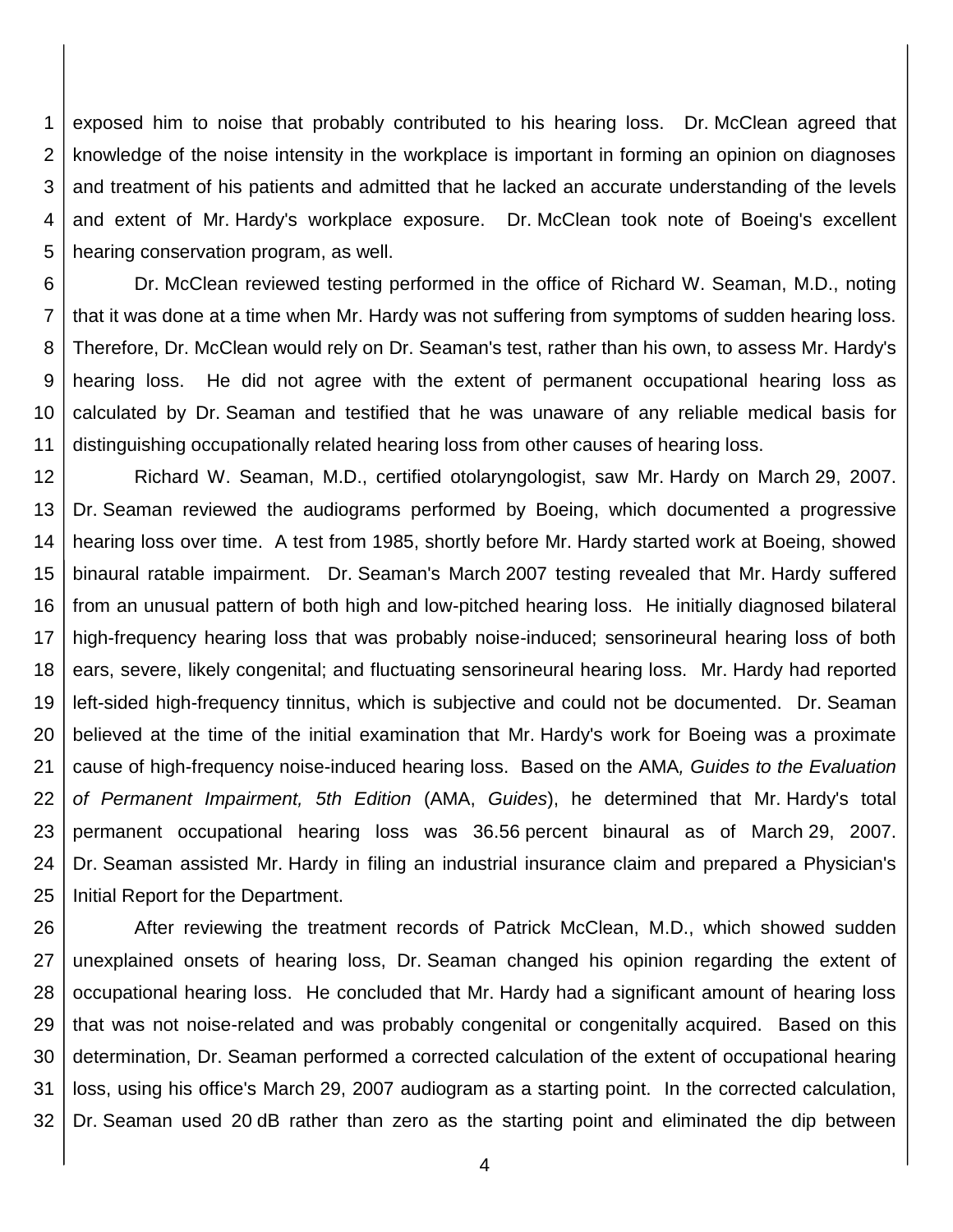1 2 3 4 5 6 250 and 2,000 cycles, thereby removing low-frequency loss from the calculation. Elimination of the dip was based on generally accepted medical knowledge that low-frequency loss is not noise-induced. Dr. Seaman acknowledged that this formula was not contained in the AMA, *Guides* or any other guide; rather, it is based on the knowledge that this kind of hearing loss does not result from noise exposure. He believed the methodology was generally accepted in the otolaryngologist community to accurately rate occupational noise-induced hearing loss.

7 8 9 10 11 12 13 Based on this formula, Dr. Seaman ultimately concluded that the ratable impairment attributable to noise exposure at Boeing was 12.19 percent binaural. He also determined that the left-sided tinnitus was not likely related to injurious exposure at Boeing because commonly, occupational noise causes tinnitus in both ears. Further, the tinnitus was not ratable because it was not bothersome to Mr. Hardy. Dr. Seaman did not calculate the rating for Mr. Hardy's hearing loss at the time he started work for Boeing but testified that it was ratable and probably no more than about five percent at that time.

14 15 16 17 18 19 Dr. Seaman subsequently reviewed documentation of workplace sound level readings supplied by Boeing and issued an addendum to his initial report. Based on the readings and history provided, Dr. Seaman testified that the levels were insufficient to result in a hearing loss, assuming Mr. Hardy wore ear protection. If he was not always able to wear hearing protection, and was in the noisy environment long enough, "it certainly **could have** caused some damage," according to Dr. Seaman. 12/4/08 Tr. at 55. (Emphasis ours.)

20 21 22 23 24 25 26 Alan Langman, M.D., certified in otolaryngology, reviewed records that included a series of industrial tests of Mr. Hardy's hearing from 1985 through 2006; clinical audiograms from various physicians over that same period of time; an auditory brain stem evoke response test; an MRI scan from 1994; medical records from Dr. McClean and Dr. Seaman, and information about Mr. Hardy's work history and activities. Based on the historical pattern of the sudden hearing loss, Dr. Langman believed that most of the losses shown on his industrial screening tests were related to "this yet-to-be-diagnosed-fully fluctuating sensorineural hearing loss." Langman Dep. at 10.

27 28 29 30 31 Dr. Langman testified that the reports of sudden hearing losses were extremely important in the evaluation of the cause of Mr. Hardy's hearing loss. In reviewing the clinical audiograms, Dr. Langman noted that at least two included findings of a tympanometry showed excessive movement on both eardrums, suggesting a thinning of the eardrums. Ear infections can cause sensorineural hearing loss.

32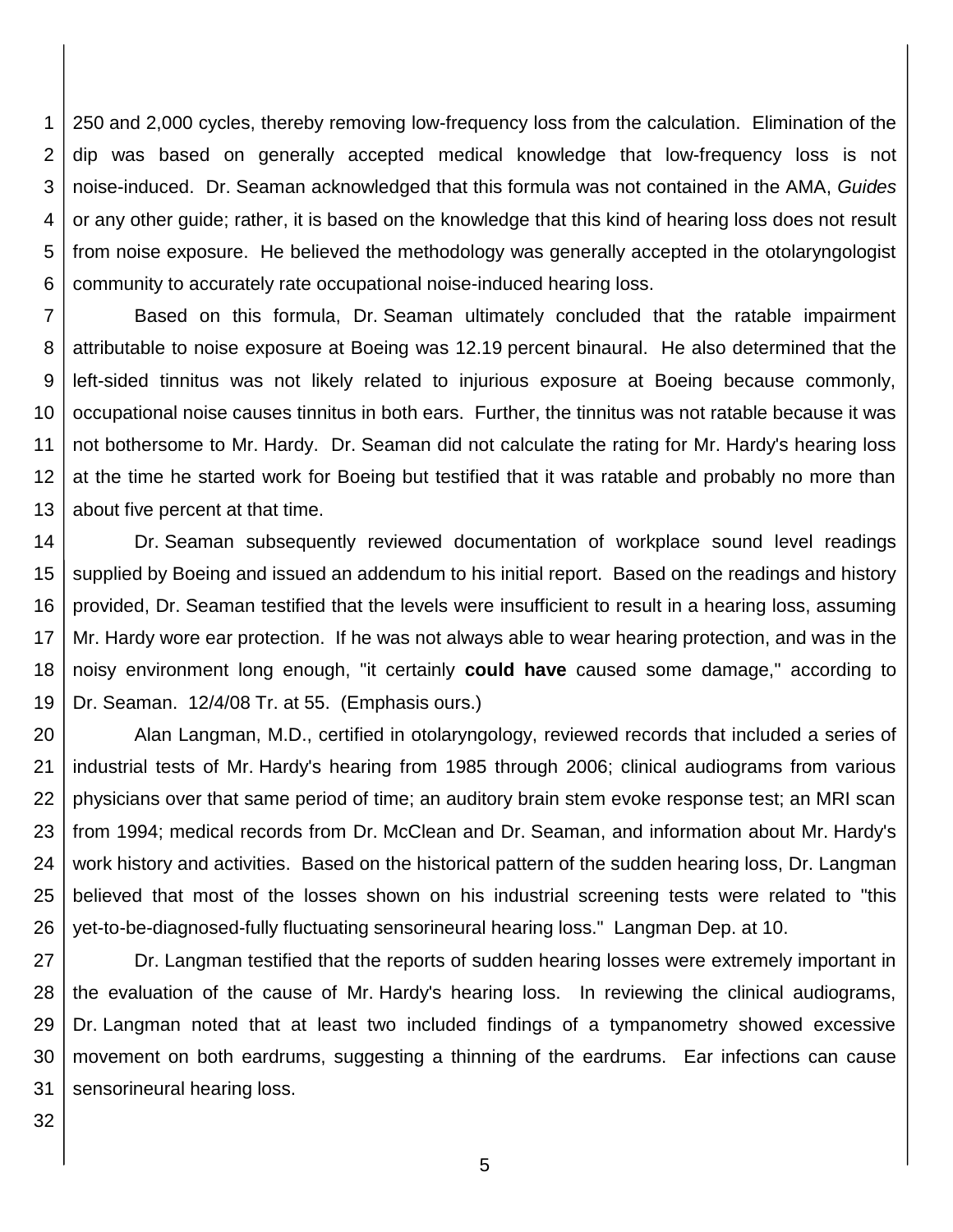1 2 3 4 5 6 7 8 9 10 11 12 13 Noise-induced hearing loss has a typical progression: The early hearing loss will be seen in the 3,000 to 6,000 cycles per second range with normal hearing in the lower frequencies. Over time, there is a progression of the hearing loss in that range with possible worsening of hearing loss in the lower frequencies. In Mr. Hardy's case, there was initially some suggestion of noise-induced hearing loss in the higher frequencies in the 1985 audiogram. He then started work at Boeing and there was no change through the early 90's. When a change occurred in 1994, it was a sudden change in the mid-tone range with a little change in the higher tone range. This contrasts with noise-induced hearing loss, which is slowly progressive. Also, the ongoing fluctuation in his hearing did not fit the pattern of noise-induced hearing loss. The April 4, 2007 audiogram shows a relatively flat hearing loss that is about 60 dB; he has more hearing loss in the lower frequencies than is expected from noise-induced hearing loss. Dr. Langman testified that there could have been some damage to Mr. Hardy's hearing due to noise, but he was not aware of a method to identify the extent of noise-related loss.

14 15 16 17 18 19 20 21 22 23 24 In his Petition for Review, Mr. Hardy contends that the segregation method relied on by Dr. Seaman, and accepted by the Department, does not comport with *The Boeing Company v. Heidy,* 147 Wn.2d 78 (2002). In *Heidy*, a decision involving industrial hearing loss, our Supreme Court held*,* "If it is determined that a worker's disability is work-related and the employer can establish, on an individualized basis, that the full amount or a portion of a worker's disability is not work-related, the employer need not compensate that worker for the portion of the worker's disease or injury that is not work-related." *Heidy*, at 86. The method proposed by the employer in *Heidy* would have reduced his permanent partial disability award by deducting the amount of loss caused by age-related presbycusis based solely on the age of the worker. Because the methodology was not individualized to Mr. Heidy and was based solely on his age, this method of segregation of a portion of hearing loss was rejected by the court.

25 26 27 28 29 30 31 In contrast to the method of segregation proposed by the employer in *Heidy*, Dr. Seaman's methodology was individualized based on Mr. Hardy's specific circumstances: Mr. Hardy's audiograms showed that a significant amount of his hearing loss was in the low-frequency ranges. Dr. Langman and Dr. McClean agreed with Dr. Seaman that low-frequency hearing loss is not caused by noise exposure. We accept Dr. Seaman's conclusion that the ratable hearing impairment, attributable to noise exposure at Boeing, is equal to 12.19 percent binaural. We find nothing in the *Heidy* decision that prohibits a medical expert from basing an individualized

32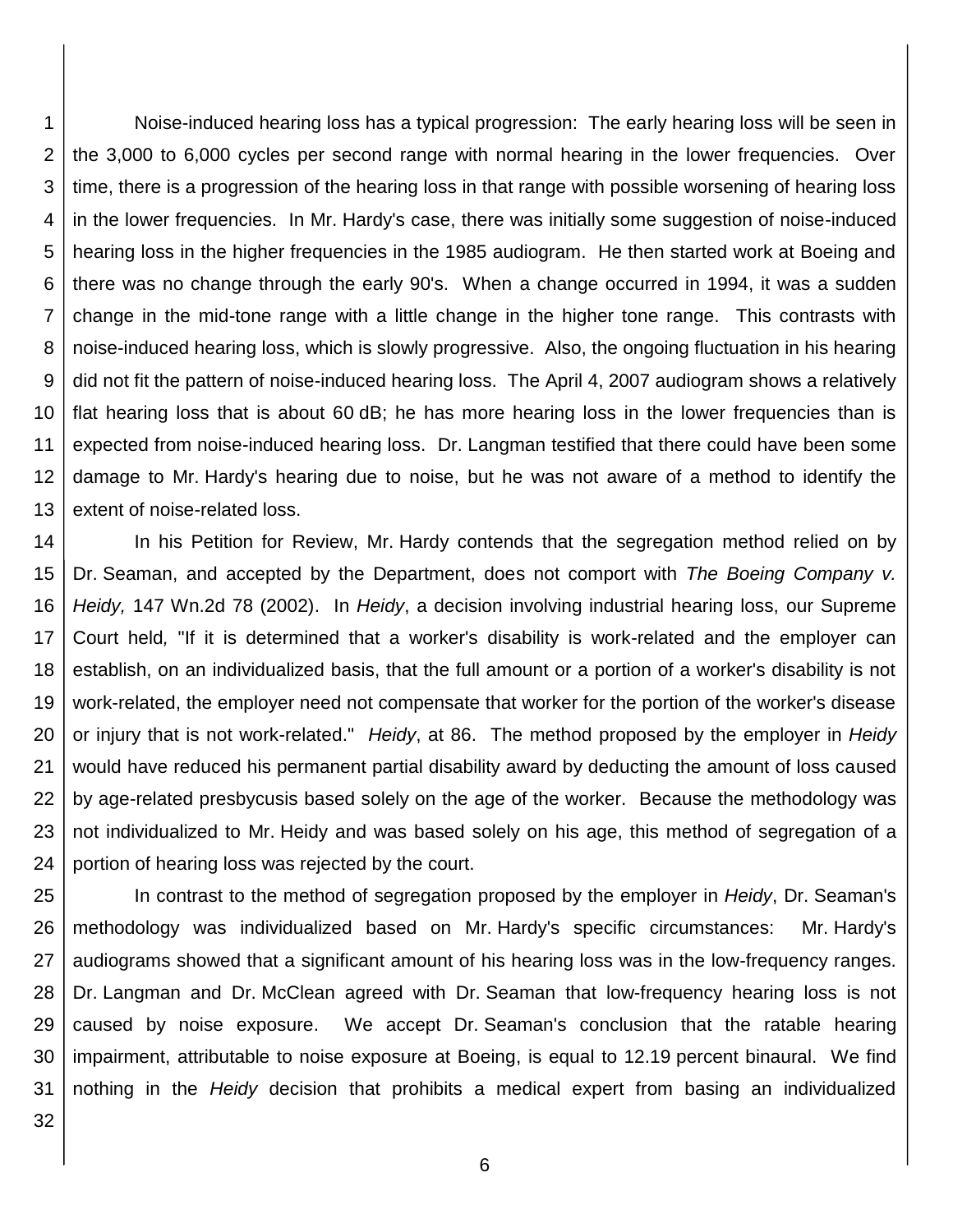1 2 segregation of hearing loss on a generally accepted understanding of the nature of noise-induced hearing loss.

3 4 After consideration of the Proposed Decision and Order and the Petition for Review, and a careful review of the entire record before us, we enter the following:

#### **FINDINGS OF FACT**

1. On April 13, 2007, the claimant, Dietrich Hardy, filed an Application for Benefits with the Department of Labor and Industries, in which he alleged he suffered an occupational disease of bilateral hearing loss as the result of exposure in the course of employment with the Boeing Company. On May 4, 2007, the Department issued an order in which it allowed the claim on a temporary and interlocutory basis.

5

6

7

8

9

16

17 18

19

20

21 22

23

24

25

26

27

28

29

30

31

- 10 11 12 13 14 15 On November 30, 2007, the Department issued an order in which it closed the claim, directed the self-insured employer to pay the claimant a permanent partial disability award of 12.19 percent for the complete loss of hearing in both ears, determined that the self-insured employer was responsible for the purchase and maintenance of hearing aids, and directed the self-insured employer to deny responsibility for the remaining 24.38 percent binaural hearing loss which was caused by a non-occupational disease process.
	- On January 8, 2008, Mr. Hardy appealed the Department order of November 30, 2007. The Department held that order in abeyance by a Department order issued on February 5, 2008. On February 26, 2008, the Department issued an order in which it affirmed its November 30, 2007 order. On February 28, 2008, Mr. Hardy appealed the Department order of February 26, 2008. On March 7, 2008, the Board granted Mr. Hardy's appeal under Docket No. 08 12990, and agreed to hear the appeal.
		- 2. Between 1986 and 2008, Mr. Hardy was employed as an electronics technician for The Boeing Company. During that time, Mr. Hardy performed a variety of work, including maintenance of ground aircraft power equipment and the high temperature flow facility. The work was varied and at least some of the work was performed under noisy conditions. While working in noisy conditions, Mr. Hardy usually wore hearing protection. From 1992 through November 1994, Mr. Hardy worked in a Boeing management position. He experienced minimal noise exposure during this time because he was not servicing the motor generators. In late 1994, Mr. Hardy returned to the hourly position of electronic maintenance, which he continues to perform.
		- 3. Prior to working for The Boeing Company in 1986, Mr. Hardy had an unspecified amount of ratable hearing loss in both ears.
		- 4. Between the time of his pre-employment hearing test in 1985 and 2007, Mr. Hardy received annual industrial hearing tests while working at Boeing. Mr. Hardy also received clinical hearing tests in 1994, 1999,